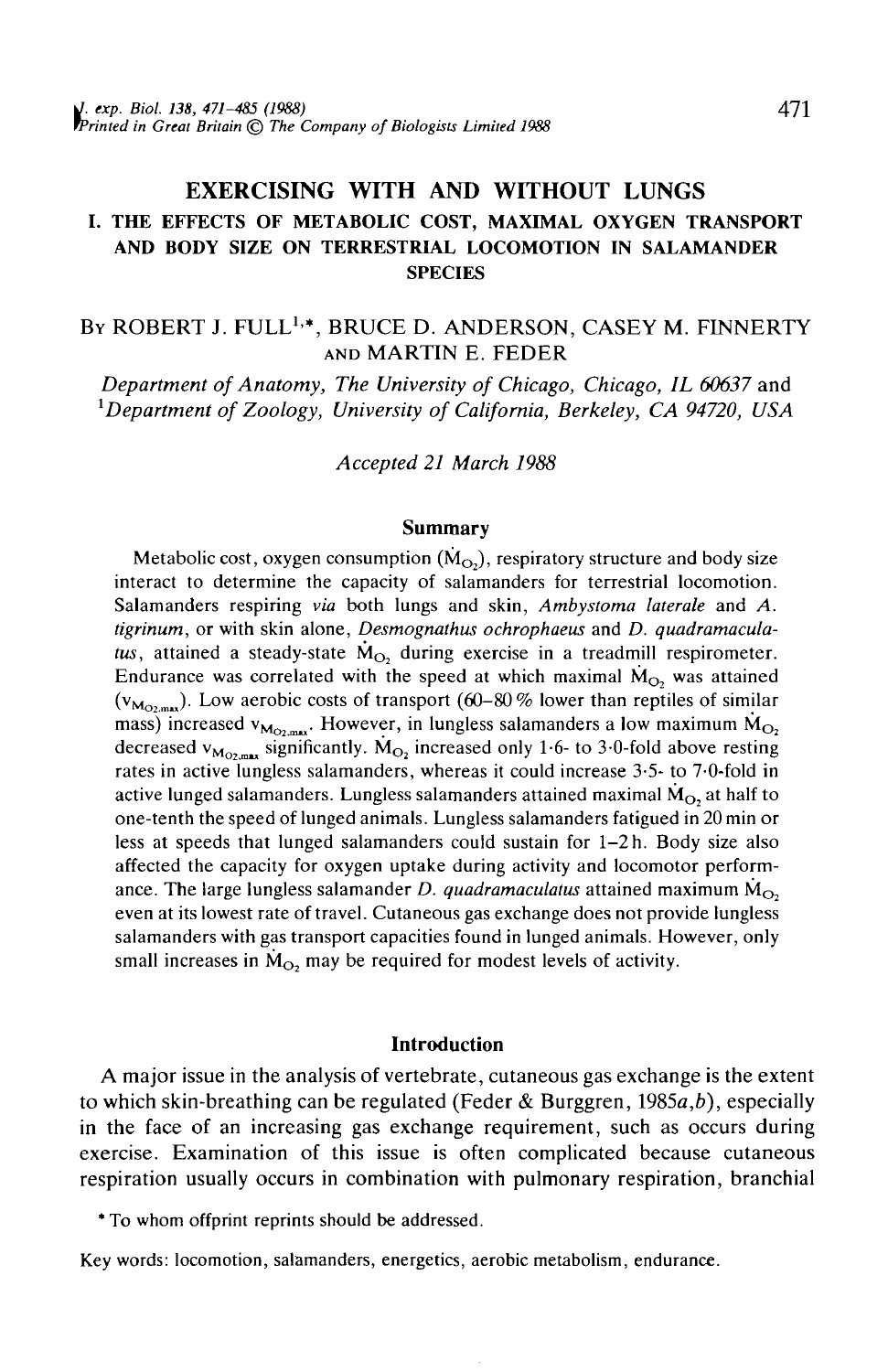respiration or both; attribution of an experimental result to cutaneous gas exchange alone is often impossible. However, adult plethodontid salamanders lack lungs and gills, and thus their skin and buccopharyngeal lining are the sole sites of gas exchange. Because plethodontid salamanders otherwise resemble their lunged counterparts, salamanders are an ideal group of subjects for comparative studies of the efficacy of cutaneous gas exchange.

Diffusion appears to limit cutaneous oxygen uptake even in resting lungless salamanders (Gatz *et al.* 1975; Piiper *et al.* 1976). This diffusion limitation is due in large part to the thickness of the skin overlying the cutaneous respiratory capillaries (Czopek, 1965), which is much thicker than the diffusion barrier in the lungs or gills of most vertebrates (Feder & Burggren, 1985a). Moreover, diffusion limitation of oxygen transport should become even more severe when oxygen demand increases during activity (Feder *et al.* 1988). Reliance on cutaneous respiration during locomotion could severely limit the maximal rate of oxygen consumption  $(M_{O_2, max})$ , reduce the speed attained at  $\dot{M}_{O_2, max}$  ( $v_{M_{O_2, max}}$ ), and decrease endurance because of an inability to adjust oxygen uptake to changing muscle demands. Furthermore, because both cutaneous surface area and skin thickness scale allometrically with body mass in salamanders (Czopek, 1965), increasing body size should exacerbate diffusion limitation and its consequences, especially in active salamanders.

In contrast, recent studies of skin-breathing amphibians have suggested ways in which cutaneous gas exchange might be regulated despite a large diffusion limitation (Feder & Burggren, 1985a). In particular, vertebrates may control capillary recruitment in response to hypoxia and hypercapnia and thereby adjust cutaneous diffusing capacity (Feder & Burggren, 1985b; Burggren & Moalli, 1984). Also, because the diffusion limitation, although large (Gatz *et al.* 1975; Piiper *et al.* 1976), is not complete, changes in gross blood flow to the skin will have some effect on gas exchange, even in the absence of capillary recruitment (Malvin, 1988). Such adjustments might account for the activity capacity of some lungless salamanders. For example, Full (1986) demonstrated that the lungless salamander *Plethodon jordani* could increase oxygen consumption three- to nine-fold over standard rates during treadmill exercise. Moreover, Feder *et al.* (1988) found that the large skin-breathing salamander *Desmognathus quadramaculatus* could increase skin diffusing capacity during exercise to adjust to an increased oxygen requirement. These recent findings prompted our further examination of cutaneous gas exchange and its possible significance during locomotion. We selected two paths of investigation: (1) a comparative approach in which lunged and lungless species were tested under controlled conditions, and (2) direct experimental manipulation altering lunged salamanders so that they became functionally lungless (Feder, 1988).

The present study focuses on the first approach. Previous research has characterized resting oxygen consumption, 'maximal' aerobic metabolism an recovery oxygen uptake (Bennett & Licht, 1973; Feder, 1976, 1977; Hillman *et* 1979; Whitford & Hutchison, 1967; Withers, 1980). Withers (1980) measured a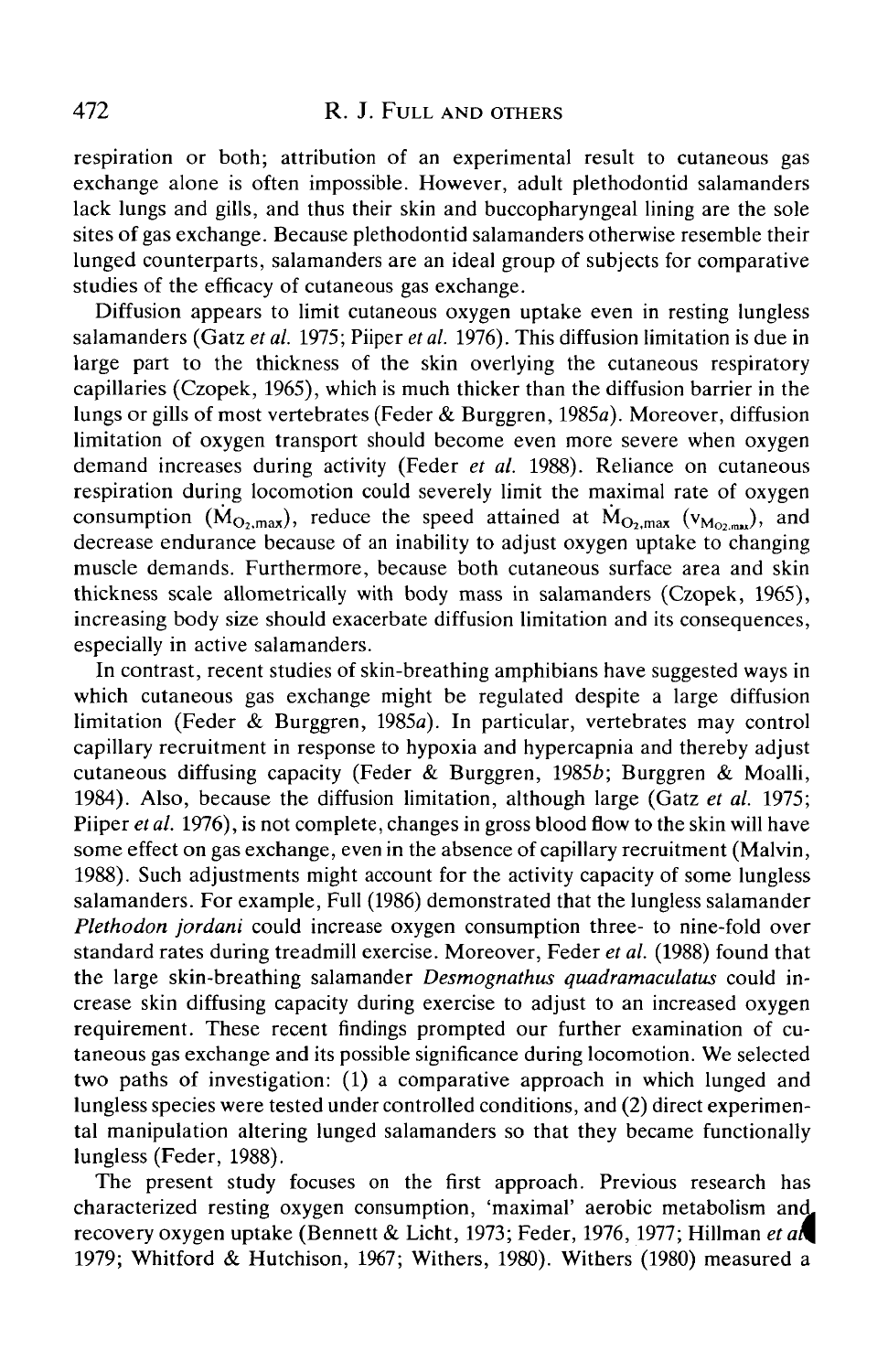four-fold increase in the oxygen consumption during 3 min of repeated flipping in plethodontids, ranging in size from 0-5 to 6g. Allometric analyses indicated that cutaneous surface area of large plethodontid salamanders might limit their maximal aerobic metabolic rate and maximal attainable body mass. These studies imply that natural activity, such as locomotion, is limited by cutaneous gas exchange, especially in large animals.

Unfortunately, no previous study of the effects of lunglessness and body size on activity has quantified exercise levels or directly related oxygen uptake to actual endurance. By using a treadmill we imposed a quantifiable exercise regime. To determine the constraints of lunglessness on locomotion we assessed the metabolic cost of locomotion,  $\dot{M}_{\text{O, max}}$ , and endurance capacity as a function of speed and body mass.

#### Materials and methods

## *Animals*

We used four species of salamanders: *Desmognathus ochrophaeus* and *Desmognathus quadramaculatus,* which lack lungs, and *Ambystoma tigrinum* and *Ambystoma later ale,* which have lungs. The larger salamanders, *D. quadramaculatus* and *A. tigrinum,* were of similar mass (Table 1). Of the smaller salamanders, *D. ochrophaeus* was less than half the mass of *A. later ale. D. quadramaculatus* and *A. tigrinum* were an order of magnitude greater in body mass than *D. ochrophaeus* and A. laterale.

*D. ochrophaeus* and *A. laterale* were captured near Highlands, North Carolina and Lincolnshire, Illinois, respectively. Commercial suppliers provided the *D. quadramaculatus* and *A. tigrinum.* All animals were maintained at 12-14°C on a 14h:10h light: dark photoperiod centred at 13.00h local time. *Desmognathus ochrophaeus* were fed fly larvae, whereas other species were fed corn grubs. All animals were fed weekly until 3 days before metabolic or endurance measurements. Individuals were exposed to the experimental temperature  $(21^{\circ}C)$  at least 1 h before measurements. We selected an experimental temperature of 21 °C based on pilot studies of overall locomotor performance.

### *Oxygen consumption*

Oxygen consumption was measured in airtight Lucite respirometers containing a variable-speed treadmill. Animals were rested on the treadmill under dim light for a minimum of l h before measurements were taken. Open-flow respirometry was used to measure the rate of oxygen consumption  $(M<sub>O</sub>)$  continuously during rest (minimum of 15 min) and exercise (20min). The speeds for each species ranged from a slow speed that animals could sustain for more than 2h, to a speed above their maximal oxygen consumption  $(\dot{M}_{O_2,max})$ , at which fatigue occurred in less than 20min. Speeds were evenly divided to give 5-6 test speeds for each species. Animals were run only once a day at a single speed and were given a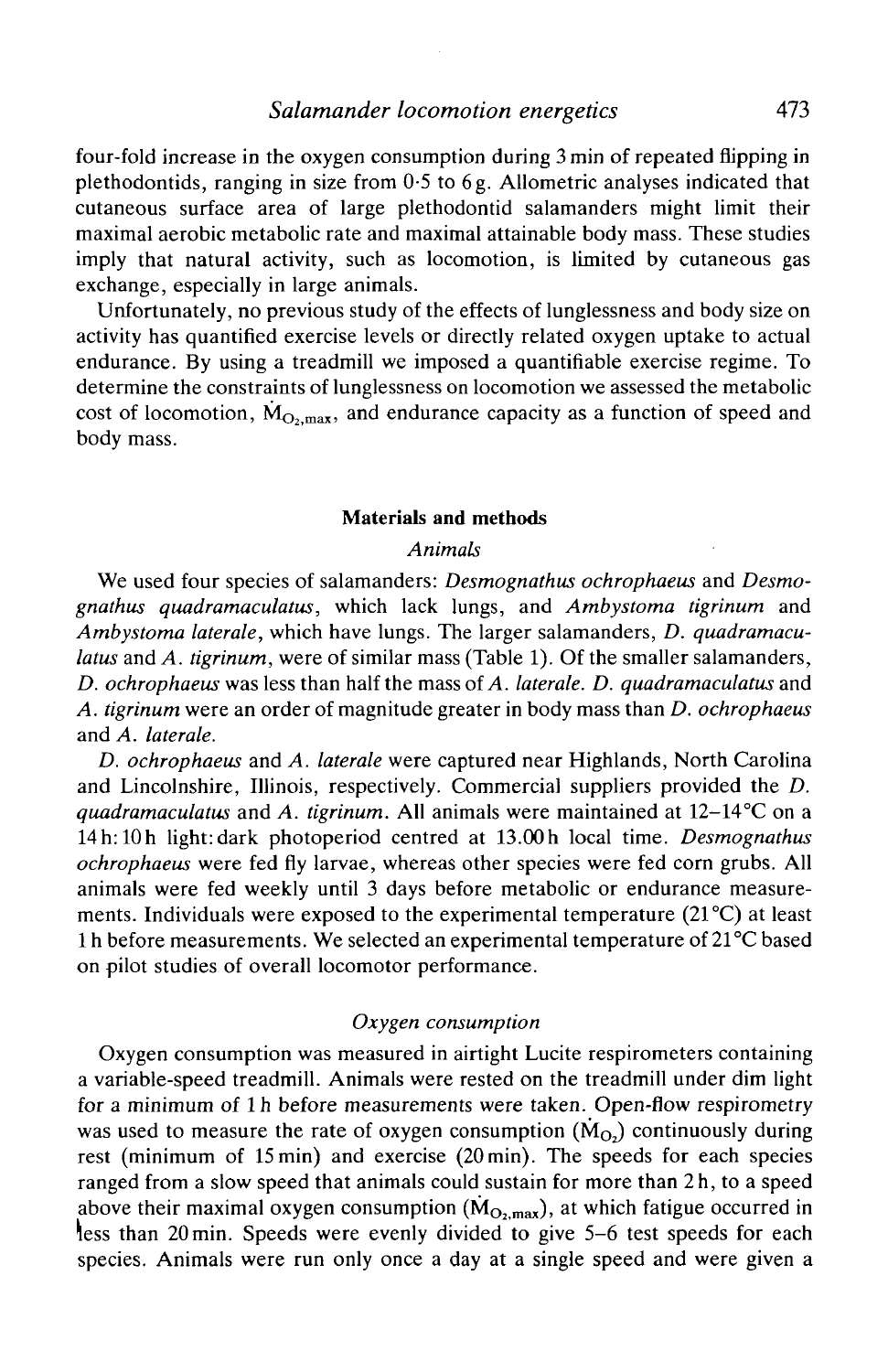minimum of 1 day between trials. Experiments in which animals did not run consistently were discarded.

Humidified air was drawn through the chamber at a constant flow rate  $(\dot{V})$ determined by a flow meter. The air leaving the chamber was drawn through a column containing  $CaSO<sub>4</sub>$  (Drierite) and Ascarite to remove  $H<sub>2</sub>O$  and  $CO<sub>2</sub>$  from the air, respectively. The incurrent fractional oxygen concentration (Fi) was compared with the excurrent fraction (FE) by a dual-channel oxygen analyser (Ametek Applied Electrochemistry, model S-3A). The oxygen analyser was interfaced with an analogue to digital converter (Isaac 41A System, Cyborg Inc.) and a microcomputer (Apple II<sup>+</sup>). Averaging and N-point smoothing  $(N = 3)$ were employed to remove the noise found in control tests during which  $O<sub>2</sub>$ concentration was held constant.

Instantaneous  $\dot{M}_{O}$ , was calculated from F<sub>I</sub> and F<sub>E</sub>. Given any two measurements separated by a brief interval and the 'washout' characteristics of the chamber, FEQ (the equilibrium of FE inside the metabolic chamber) can be calculated and substituted for FE in a standard equation:

$$
\dot{M}_{\text{O}_2} = \dot{V}(\text{Fi} - \text{FeQ})/(1 - \text{Fi})
$$

to estimate instantaneous  $\dot{M}_{O_2}$  (Full, 1986; Herreid *et al.* 1981). Different chamber sizes and gas flow rates were used to accommodate the varying size and  $O<sub>2</sub>$ consumption of the four species. Flow rates for *D. ochrophaeus, D. quadramacu*latus, A. laterale and A. tigrinum were 20, 75, 50 and 350 ml min<sup>-1</sup>, respectively; effective volumes were 59, 321, 168 and 1100 ml, respectively. The 'effective volume' used in the calculation of FEQ was calculated from the washout of a standard gas mixture (20.850% O<sub>2</sub>, balance N<sub>2</sub>). All values were converted to  $\mu$ mol.

### *Endurance capacity*

Salamanders were exercised to fatigue inside the humidified treadmill respirometer after a rest period of at least lOmin. Each trial was performed at a single speed. A range of speeds was chosen for each species. This range included slow speeds at which the animal could run for an arbitrary 2 h time limit and fast speeds at which the animal fatigued in under 5min. The animals were periodically prodded with a rigid wire when they did not move at constant speed. Frequent prodding became necessary just before fatigue. Fatigue was defined as that time when an animal (1) did not maintain pace with the treadmill, (2) dragged its abdomen, and (3) did not respond to three successive prodding attempts (Full, 1986). Animals were run only once a day and were given a minimum of 2 days between trials. Trials in which animals did not walk consistently were discarded.

#### *Statistical methods*

We used standard least-squares regression to determine the relationship between oxygen consumption and speed, as well as endurance and speed. Each function was tested for linearity. To examine the effects of lunglessness, we used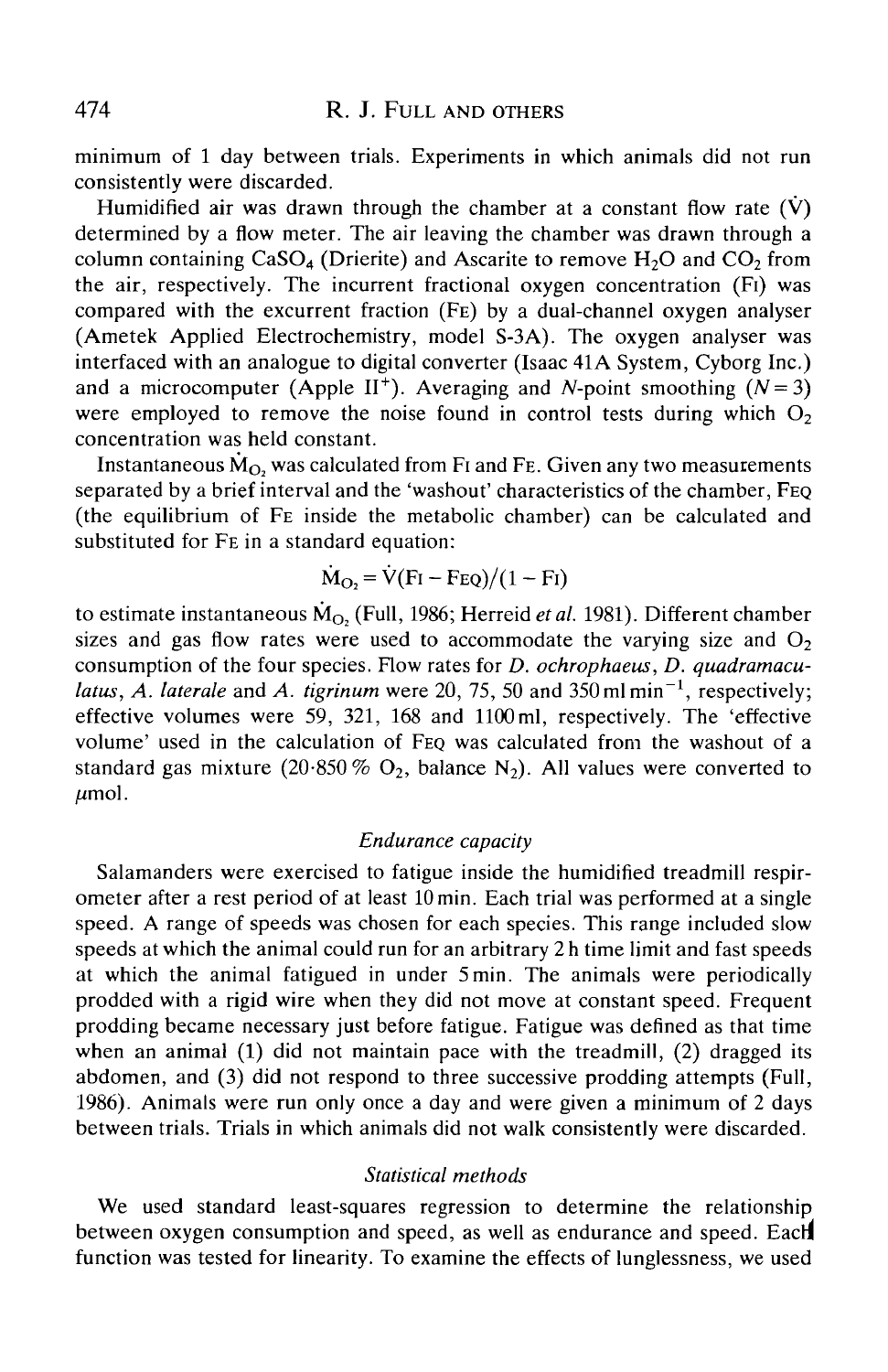

Fig. 1. Mass-specific resting and maximal oxygen consumption  $(M<sub>O</sub>)$  of lunged and lungless salamanders as a function of body mass. Regression lines represent standard oxygen consumption data (corrected to 21 °C assuming  $Q_{10} = 2$ ) from Feder (1976). Symbols at the origin of an arrow indicate resting  $M<sub>O<sub>2</sub></sub>$  measured in the present study or in Full (1986); symbols near the arrowhead represent maximal  $M_{\text{Q}+}$ .

an analysis of covariance (ANCOVA) with either body mass or speed as the covariate (Systat Inc.). Homogeneity of slopes was tested to determine whether a significant interaction existed between the covariate and treatment.

#### **Results**

### *Oxygen consumption*

Resting mass-specific oxygen consumption  $(M<sub>O<sub>2</sub>, rest</sub>)$  decreased with body mass  $(F_{(1,35)} = 5.1, P = 0.03;$  Fig. 1). Lunglessness did not affect  $\dot{M}_{O_2, rest}$  (ANCOVA,  $F_{(1,33)} = 2.5$ ,  $P = 0.12$ ). The mean  $M_{\text{O}_2,rest}$  for each species was greater than standard rates reported by Feder (1976), who acclimated animals for 1 week. These results are typical and probably due to handling.

The  $M_{O_2}$  of all salamanders approached a steady-state (designated  $\dot{M}_{O_2,ss}$ ) within 5 min of the start of exercise. The rate of increase in  $\dot{M}_{O_2}$  of animals that performed flawlessly from the start of treadmill exercise was comparable with that reported for *P. jordani* (see fig. 1 in Full, 1986, for patterns typical of salamanders). However, in some cases  $M_{O_2}$  increased less rapidly when animals did not initially 'keep pace with the treadmill. In other cases,  $M_{\text{O}_2}$  exceeded the steady-state rate momentarily when salamanders resisted walking.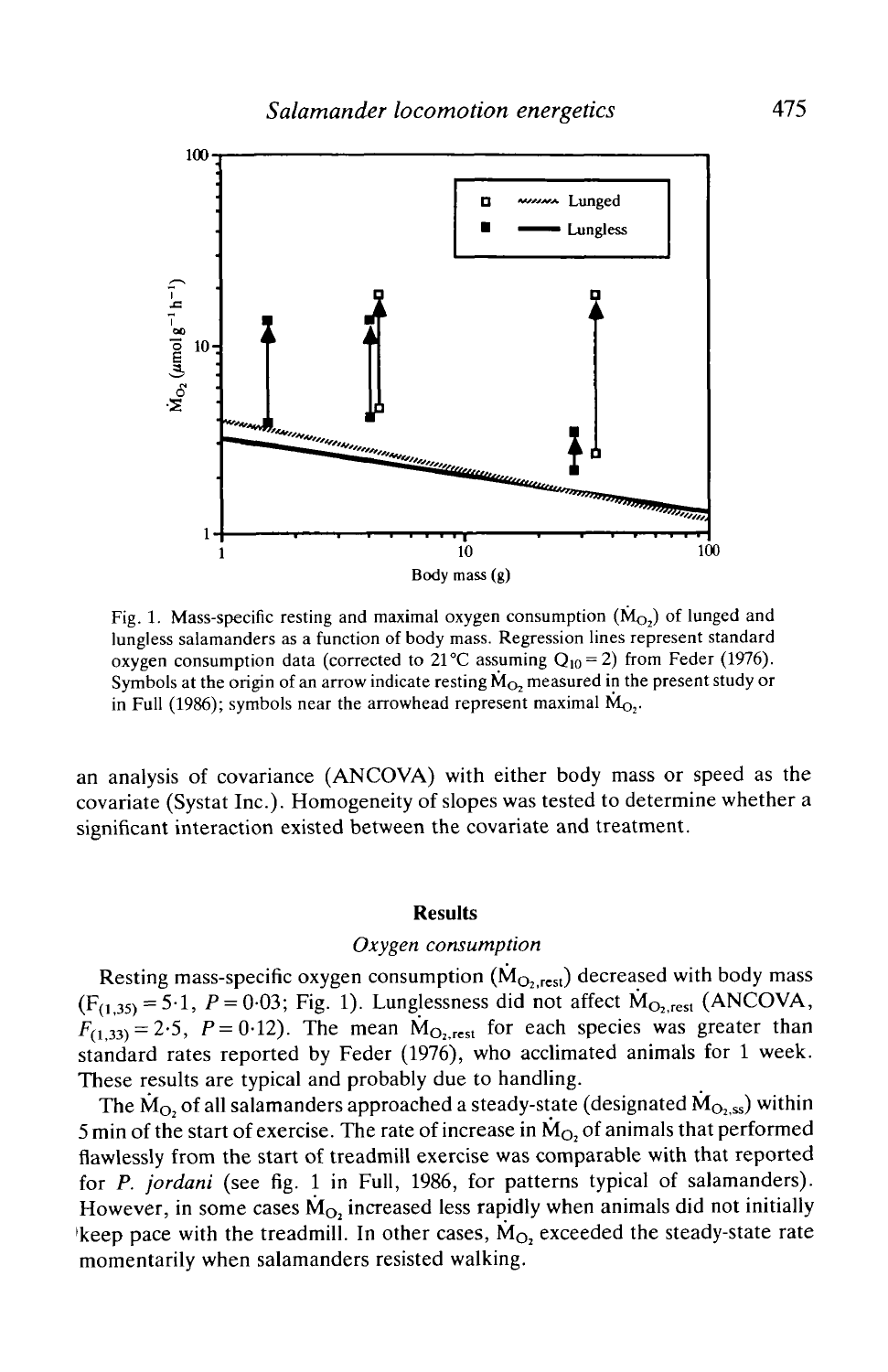# 476 R. J. FULL AND OTHERS

### *Energetic cost of locomotion*

Steady-state oxygen consumption  $(M<sub>O<sub>2</sub>ss</sub>)$  increased linearly with speed in A. *laterale, A. tigrinum* and *D. ochrophaeus* (stepwise polynomial regression analysis,  $P < 0.05$ ; Table 1; Fig. 2).  $\dot{M}_{O_2,ss}$  and speed were not related in *D. quadramaculatus* (Table 1).

### *Minimum cost of locomotion - slope*

*Body mass.* The largest salamander, *A. tigrinum,* had the lowest mass-specific  $C_{\text{min}}$  (the slope of the  $\dot{M}_{\text{O}_2,ss}$  *versus* speed function which represents the minimum cost used to travel a given distance), whereas the two smaller species, *A. laterale* and *D. ochrophaeus,* had significantly higher costs (ANCOVA with Bonferroni procedure for *post hoc* analysis,  $P < 0.001$ ; Fig. 3). Calculation of C<sub>min</sub> for *D*. *quadramaculatus* was impossible because  $\dot{M}_{O<sub>2.55</sub>}$  did not increase with speed. Anaerobic metabolism almost certainly supplemented aerobic energy production as speed increased. The best estimate of the cost of locomotion for *D. quadramaculatus* is the net cost of transport  $[C<sub>net</sub> = (M<sub>O.ss</sub> - M<sub>O.rest</sub>)/speed]$  at  $v_{M_{\text{O}}},$  where aerobic metabolism probably contributed the majority of energy. Even though C<sub>net</sub> is not a minimum cost, estimations of C<sub>net</sub>  $(32 \mu molg^{-1}km^{-1})$  for the large *D. quadramaculatus* were lower than costs in small animals (Fig. 2).

Lunged vs lungless salamanders. No effect of lunglessness on C<sub>min</sub> could be demonstrated. Differences in  $C_{\text{min}}$  could not be determined between the larger lunged and lungless species because the Cmin of *D. quadramaculatus* was not significantly different from zero. No difference was detected in  $C_{\text{min}}$  between the smaller lunged and lungless species, *A. laterale* and *D. ochrophaeus,* despite a 2-8 fold difference in body mass  $(F_{(1,31)} = 1.17, P = 0.29)$ . Yet, in animals of similar body mass but with and without lungs *(A. laterale* and *P. jordani)* the Cmin was lower in the lunged species  $(F_{(1,38)} = 18.6, P < 0.001)$ .

### *y-intercept*

*Body mass.* Body mass had no significant effect on the y-intercept of the  $\dot{M}_{O<sub>2.55</sub>}$ *versus* speed function (Table 1). *D. quadramaculatus* and *A. tigrinum,* the largest animals, accounted for both the lowest  $(3.6)$  and highest values  $(11.2)$ , respectively.

*Lunged* vs *lungless salamanders.* The y-intercept was considerably higher in *A. tigrinum,* the largest lunged animal, compared with *D. quadramaculatus,* the lungless species of comparable size. In fact, the y-intercept/ $\dot{M}_{O<sub>1</sub> rest}$  ratio of A. *tigrinum* was 2- to 6-fold greater than in the other species tested. The y-intercept was not significantly different in *A. laterale* and *D. ochrophaeus,* the smaller animals  $(F_{(1,32)} = 0.53, P = 0.47)$ .

#### *Maximal oxygen consumption*

#### *Body mass*

Mass-specific  $\dot{M}_{O_7,max}$  did not decrease predictably with body mass (Fig. 1;<sup>'</sup> Table 1). Surprisingly, *A. tigrinum,* the largest animal, had the highest mass-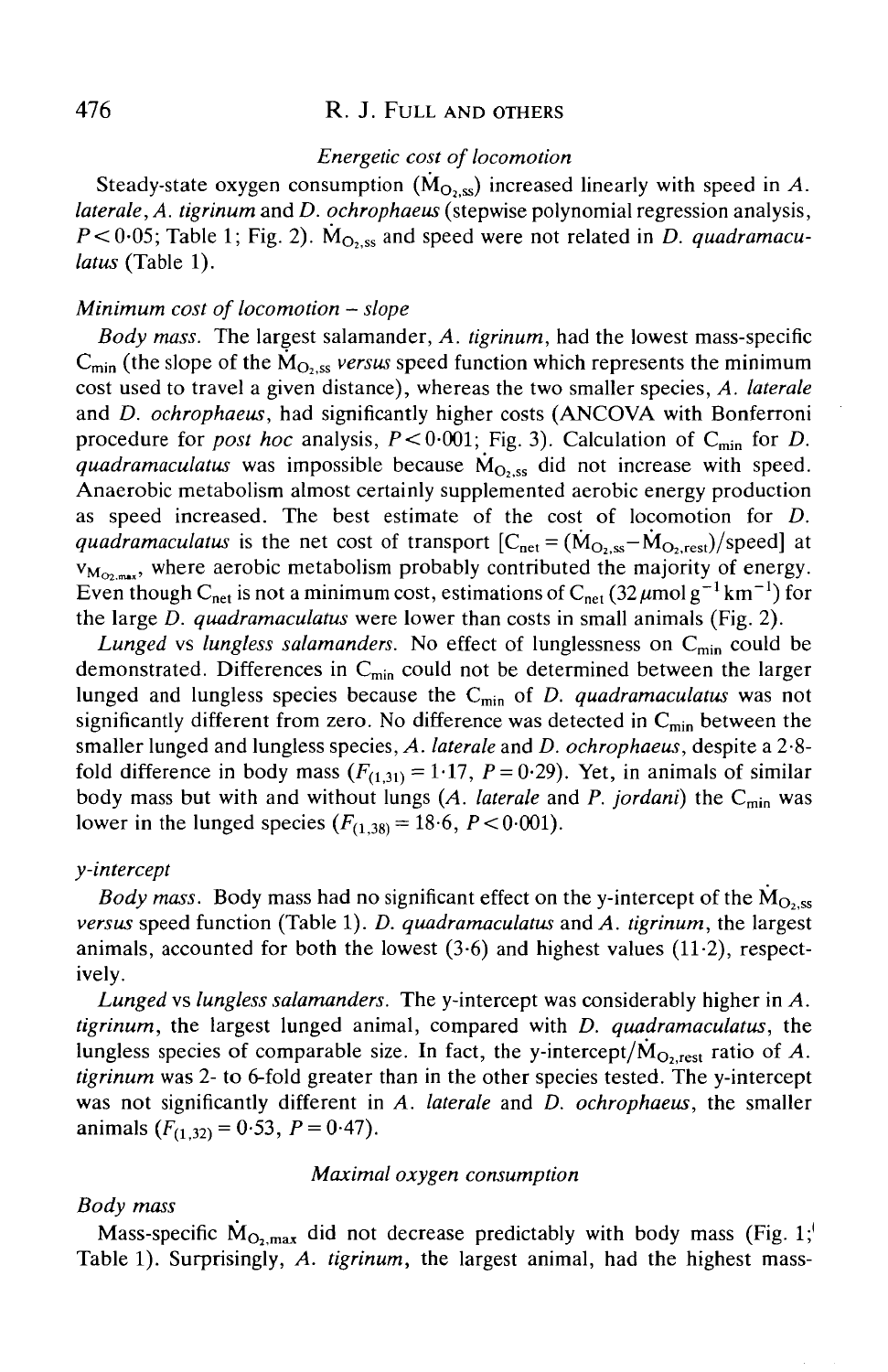| Table 1                                                                                    |                           |                                                                                | Aerobic metabolism of lunged and lungless salamanders during rest and exercise   |      |                                                                                                                                                                                                               |               |          |
|--------------------------------------------------------------------------------------------|---------------------------|--------------------------------------------------------------------------------|----------------------------------------------------------------------------------|------|---------------------------------------------------------------------------------------------------------------------------------------------------------------------------------------------------------------|---------------|----------|
| Species                                                                                    | Body mass<br>$\mathbf{e}$ | $(\mu$ mol $O2$<br>$g^{-1}h^{-1}$<br>$\mathsf{M}_{\mathrm{O}_2,\mathrm{rest}}$ | $M_{O_{2},ss}$ (umol $O_{2}g^{-1}h^{-1}$ ) vs<br>speed (v, km h <sup>-1</sup> )  |      | y-int/ $(\mu \text{mol } O_2 \text{M}_{O_2,\text{max}} / \text{v}_{M_{O_2,\text{max}}} )$<br>M <sub>O2</sub> , rest $g^{-1} h^{-1}$ ) M <sub>O2</sub> , rest $(\text{km } h^{-1})$<br>$\dot{M}_{\rm O_2,max}$ |               |          |
| Ambystoma laterale<br>Lunged                                                               | $4.4 \pm 0.17$            | $4.51 \pm 0.62$<br>$(N = 12)$                                                  | $(N = 19; r^2 = 0.76; P < 0.001)$<br>$M_{\text{O, ss}} = 46.4 \text{ v} + 9.1$   | 2.01 | 18.5                                                                                                                                                                                                          | $\ddot{+}$    | 0.200    |
| Ambystoma tigrinum                                                                         | $34.2 \pm 0.93$           | $2.66 \pm 0.35$<br>$(N=5)$                                                     | $(N = 18; r^2 = 0.42; P = 0.04)$<br>$M_{\text{O}_2,ss} = 13.7 \text{v} + 11.2$   | 4.21 | >18.3                                                                                                                                                                                                         | 5.9 <         | > 0.54   |
| Desmognathus ochrophaeus<br>Lungless                                                       | $1.56 \pm 0.052$          | $3.80 \pm 0.32$<br>$(N = 12)$                                                  | $(N = 23; r2 = 0.46; P < 0.001)$<br>$M_{\text{O,ss}} = 70.7 v + 5.81$            | 1.53 | 13.4                                                                                                                                                                                                          | 3.5           | 0.110    |
| Plethodon jordani*                                                                         | $4.1 \pm 0.010*$          | $4.07 \pm 0.24$ *<br>$(N = 30)$                                                | $(N = 30; r2 = 0.84; P < 0.001)$<br>$M_{\text{O}_2, ss} = 100.4 v + 2.91*$       | 0.71 | $13.4*$                                                                                                                                                                                                       | 3.3           | $0.100*$ |
| Desmognathus quadramaculatus $28.0 \pm 0.51$                                               |                           | $2.16 \pm 0.21$<br>$(N = 12)$                                                  | $(N = 32; r^2 = 0.01; P = 0.56)$<br>$M_{\text{O}_2,ss} = -2.03 \text{ v} + 3.62$ | 1.68 | 3.43                                                                                                                                                                                                          | $\frac{6}{1}$ | < 0.043  |
| * Data from Full (1986) corrected to 21 °C assuming a $Q_{10}$ of 2.<br>Values are ±1 s.E. |                           |                                                                                |                                                                                  |      |                                                                                                                                                                                                               |               |          |

# **Salamander locomotion energet**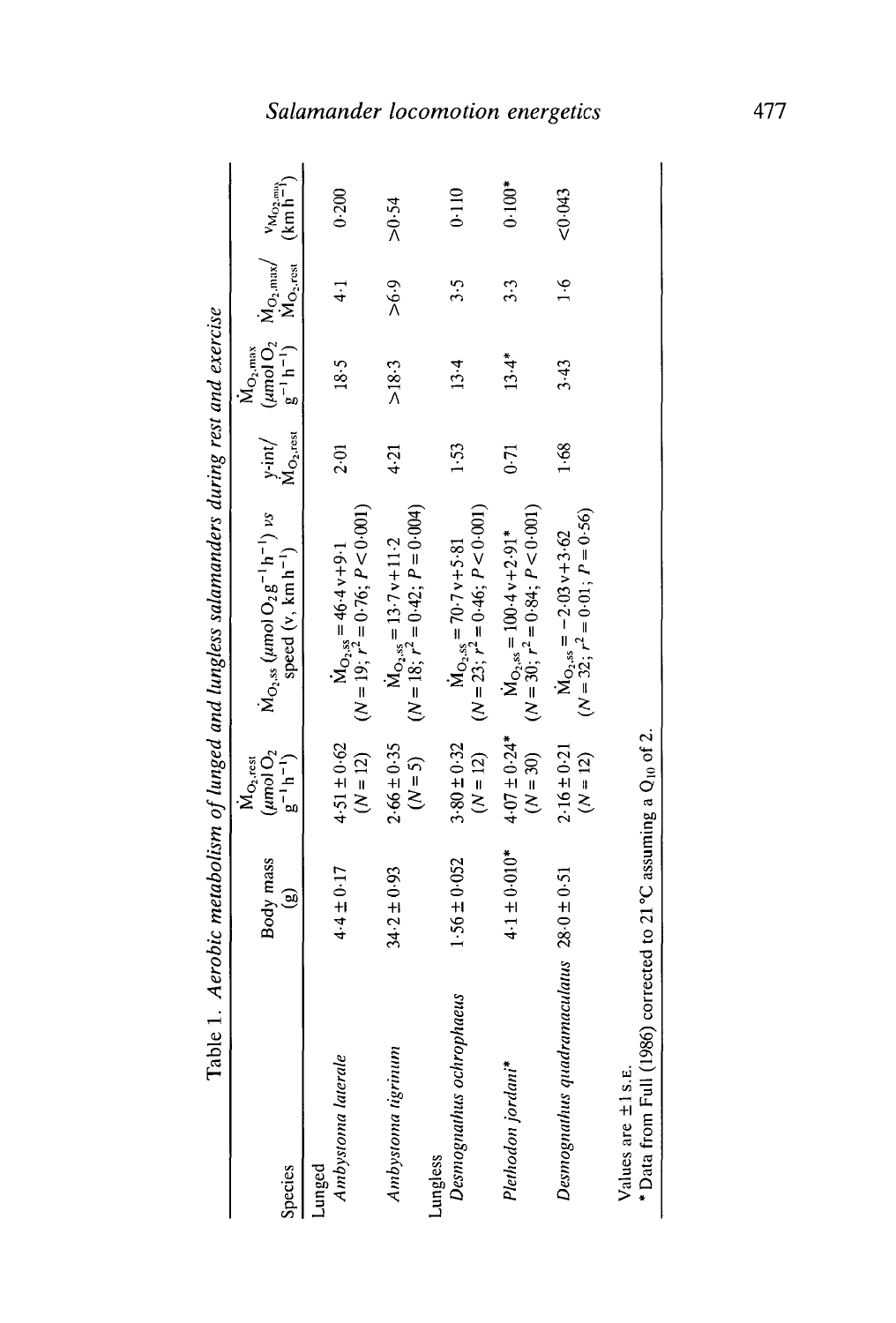

Fig. 2. Steady-state oxygen consumption ( $\dot{M}_{O_2,ss}$ ) as a function of speed for lunged and lungless salamanders. *Desmognathus ochrophaeus* and *Ambystoma laterale* are of similar mass, as are *D. quadramaculatus* and *A. tigrinum.*



Fig. 3. Mass-specific, minimum cost of locomotion  $(C_{\text{min}})$  as a function of body mass for lunged salamanders, lungless salamanders and lizards. Value for *Desmognathus quadramaculatus* (largest lungless animal) represents the net cost of locomotion  $[C<sub>net</sub> = (M<sub>O<sub>2</sub>,ss-M<sub>O<sub>2</sub>,rest</sub>)/speed]</sub>$  not the minimum value. Data for lizards are from various sources as listed in John-Alder *et al.* 1986.

specific  $\dot{M}_{O_2, max}$ . This is in contrast with the scaling in birds, mammals and reptiles where mass-specific  $\dot{M}_{O_2, max}$  decreases with body mass (Bennett, 1982; Taylor *et al.* 1980).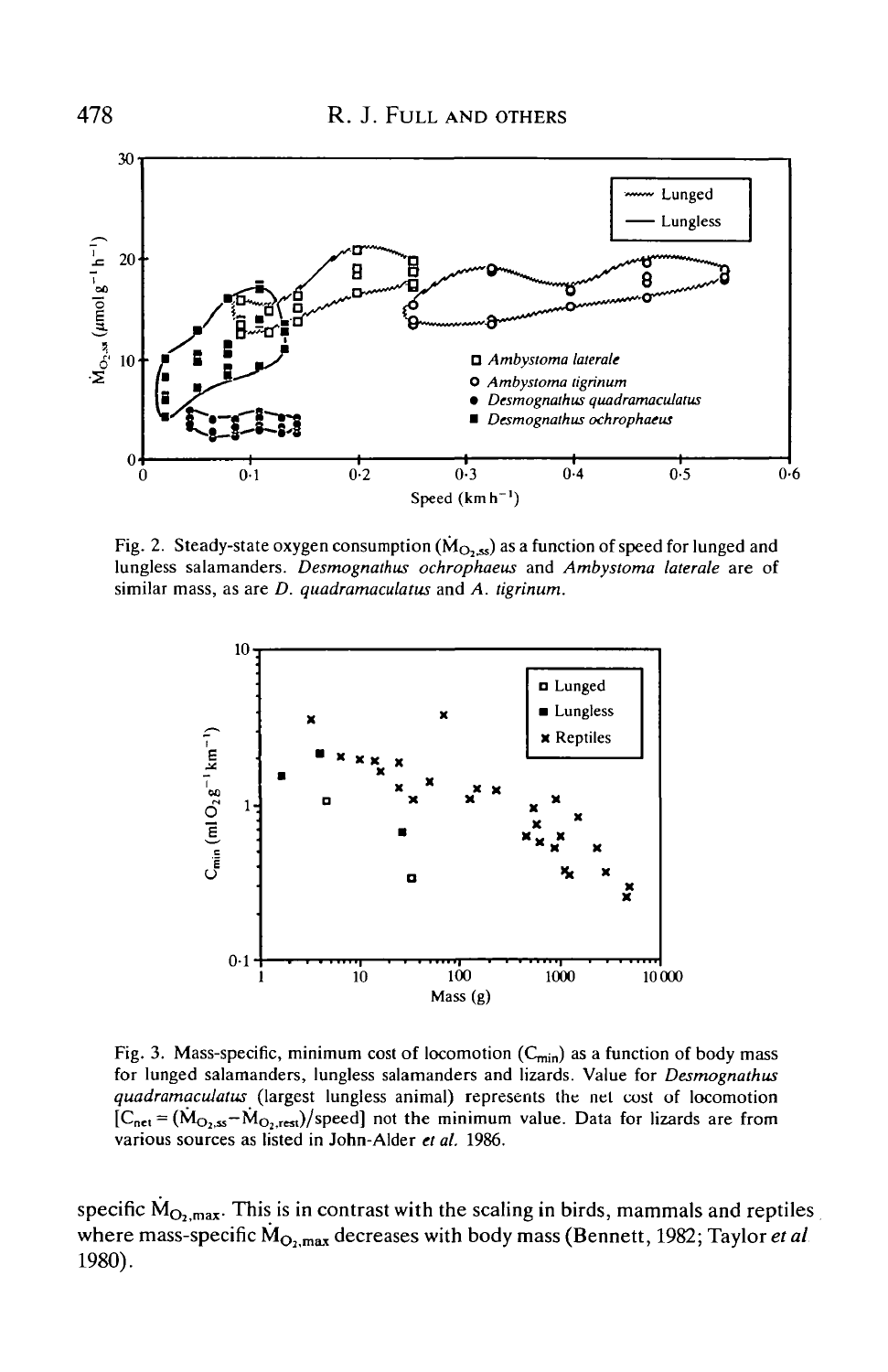

Fig. 4. Treadmill endurance (time to fatigue) as a function of speed for lunged and lungless salamanders. Each data point represents a separate trial. Experiments were terminated after 120 min of exercise if fatigue did not occur.

## *Lunged* vs *lungless salamanders*

Lunged salamanders had a significantly greater  $\dot{M}_{O_2, max}$  than lungless species (ANCOVA,  $F_{(1,32)} = 95.9$ ,  $P < 0.001$ ; Fig. 1). The factorial aerobic scope  $(M_{O_2, max}/M_{O_2, rest})$  was also higher in the lunged species (Table 1).

Speed at 
$$
M_{O_2,max}
$$

### *Body mass*

The speed at which  $\dot{M}_{O_2,max}$  was attained ( $v_{M_{O_2,max}}$ ) was unrelated to body mass (Fig. 2; Table 1). The largest lunged species, A. tigrinum, had a greater  $v_{M_{O2,mas}}$ than the smallest lunged species, whereas the largest lungless salamander, *D. quadramaculatus*, actually had a lower  $v_{M_{\text{OZ},\text{max}}}$  than the smallest lungless one, *D. ochrophaeus.*

## *Lunged* vs *lungless salamanders*

Lunged salamanders had a greater  $v_{M_{OZ, max}}$  than the lungless species (Table 1).

### *Endurance capacity*

Endurance capacity decreased significantly as a function of speed in all •salamanders (Fig. 4; Table 2). Endurance was compared using an analysis of covariance on log-transformed data.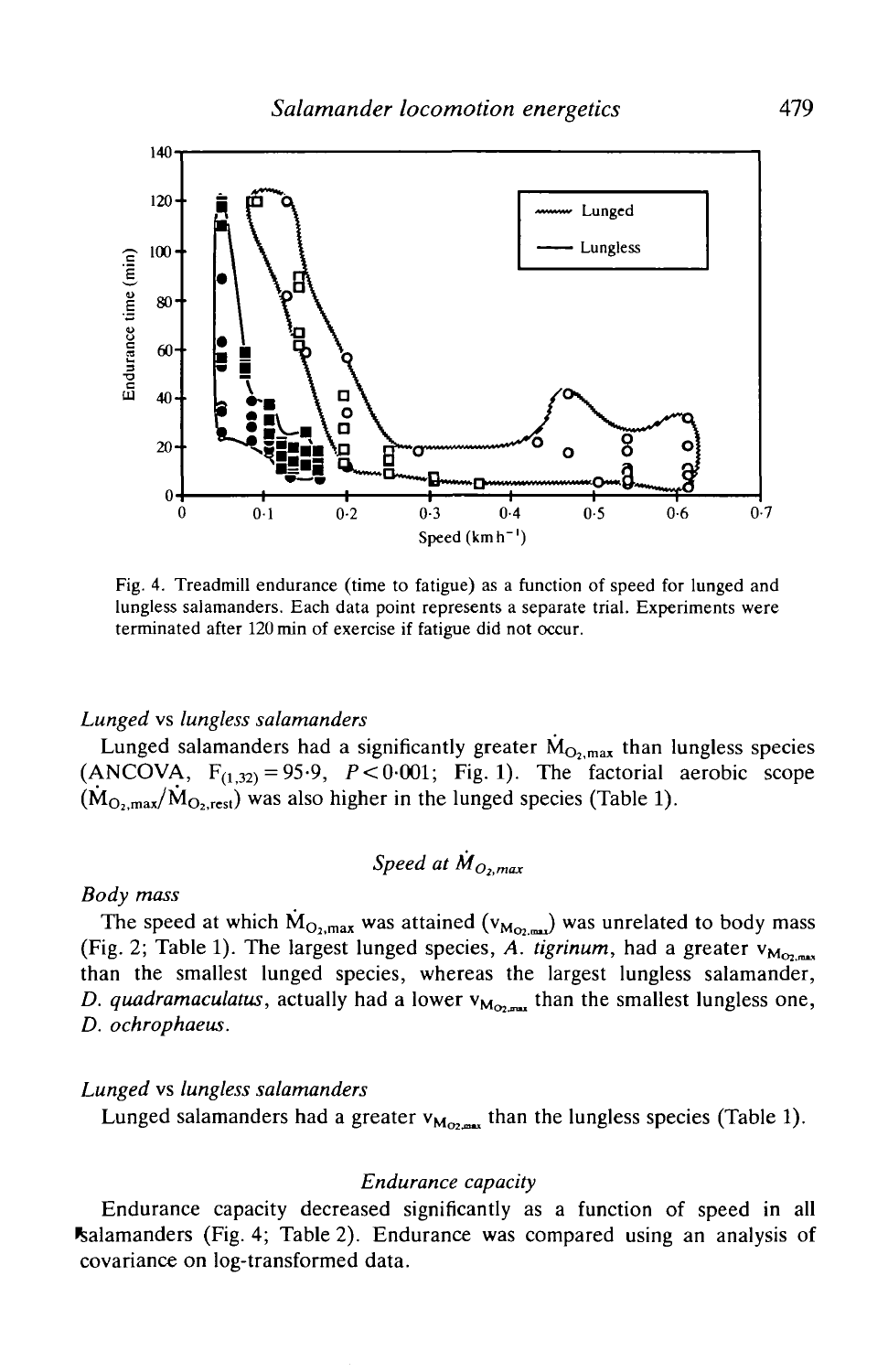|                                                                                                                                                                                                                          |    |                        | Endurance<br>$time = avb$ |                |  |
|--------------------------------------------------------------------------------------------------------------------------------------------------------------------------------------------------------------------------|----|------------------------|---------------------------|----------------|--|
| Species                                                                                                                                                                                                                  | N  | b                      | a                         | r <sup>2</sup> |  |
| Lunged                                                                                                                                                                                                                   |    |                        |                           |                |  |
| Ambystoma laterale                                                                                                                                                                                                       | 15 | $-3.0$<br>$(\pm 0.59)$ | 0.21                      | 0.90           |  |
| Ambystoma tigrinum                                                                                                                                                                                                       | 21 | $-1.1$<br>$(\pm 0.64)$ | 5.58                      | 0.40           |  |
| Lungless                                                                                                                                                                                                                 |    |                        |                           |                |  |
| Desmognathus ochrophaeus                                                                                                                                                                                                 | 25 | $-1.9$<br>$(\pm 0.32)$ | 0.37                      | 0.87           |  |
| Plethdon jordani*                                                                                                                                                                                                        | 22 | $-1.7$<br>$(\pm 0.64)$ | 0.63                      | 0.59           |  |
| Desmognathus quadramaculatus                                                                                                                                                                                             | 26 | $-1.5$<br>$(\pm 0.33)$ | 0.71                      | 0.78           |  |
| Endurance time or time to fatigue is in min.<br>v is the animal's speed in $km h^{-1}$ .<br>$N$ is the total number of endurance trials.<br>Values in parentheses are 95% confidence limits.<br>* Data from Full (1986). |    |                        |                           |                |  |

Table 2. *Treadmill endurance of lunged and lungless salamanders*

# *Body mass*

No obvious effect of body mass was evident among the lungless species. The larger lungless species, *D. quadramaculatus*, actually had lower stamina than the smallest salamander tested, *D. ochrophaeus* ( $F_{(1,46)} = 1.83$ ,  $P = 0.05$ ). The larger lunged species, *A. tigrinum,* had greater endurance than the smaller lunged species, *A. laterale*  $(F_{(1,34)} = 6.18, P = 0.02)$ .

### *Lunged* vs *lungless salamanders*

Lunged salamanders had a significantly greater endurance than lungless species, independent of body mass  $(P < 0.001)$ .

#### **Discussion**

In the present study the capacity for sustained locomotion in salamanders depended on the interaction of metabolic cost and  $\dot{M}_{O_2,max}$ , as in other animals (Bennett & John-Alder, 1984; Full, 1986, 1987). Regardless of body size, lungless salamanders had a lower  $\dot{M}_{\text{O, max}}$  and a more limited endurance than lunged species.

#### *Energetic cost of locomotion*

Both lunged and lungless salamanders had a relatively low  $C_{\text{min}}$  (i.e. the amount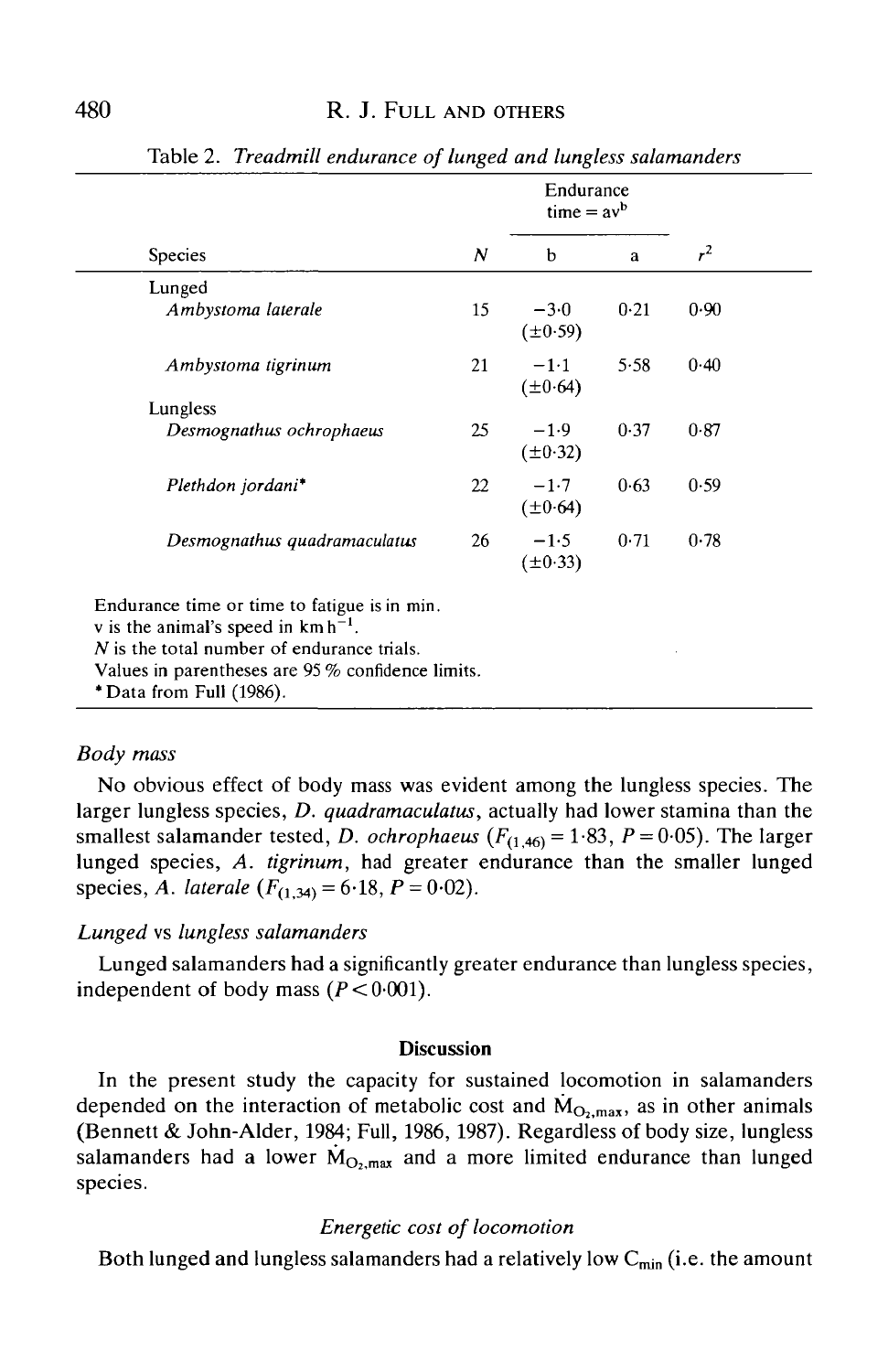of energy required to move lg of animal lkm; Table 1). Values were 60-80% lower than predicted for lizards, birds or mammals of comparable mass (Fig. 3; John-Alder *et al.* 1986; Taylor *et al.* 1982). C<sub>min</sub> values in the present study were considerably lower than the high values reported for *Bolitoglossa subpalmata* and *D. ochrophaeus* exercising in a rotating-wheel respirometer (Feder, 1987a,*b).* This discrepancy may be due to the small range of speeds examined in the rotatingwheel respirometer or a difference in mechanical work output.

Several phenomena may explain the low minimum cost of locomotion observed in the present study. If salamanders were using anaerobic sources at high speeds, then the total amount of energy required for locomotion would be underestimated. Underestimating energy cost at high speeds, but not at low speeds, tends to undervalue C<sub>min</sub>. However, anaerobic contributions at speeds near  $v_{M_{O2,m}}$  cannot completely explain the low C<sub>min</sub> values. The lungless species *P. jordani*, tested under conditions similar to the present study, also has a  $C_{\text{min}}$  20 % lower than predicted for other vertebrates (Taylor *et al.* 1982), but anaerobic metabolism contributed little to energy needs at submaximal speeds (Full, 1986).

 $C_{\text{min}}$  may also appear to be low if the energetic cost of locomotion is unduly elevated at low speeds, possibly due to erratic locomotion or extraneous movements. An elevated y-intercept would be consistent with this explanation. Three of the four species in the present study, along with *P. jordani,* did not appear to have elevated y-intercepts (Table 1). Each species had a y-intercept to rest ratio comparable to that of other vertebrates (Paladino & King, 1979) and invertebrates (Full, 1987; Herreid, 1981; Herreid & Full, 1983). *Ambystoma tigrinum* is an exception and its relatively high y-intercept remains to be explained. An additional possibility is that fundamental differences exist within the muscles themselves, perhaps relating to the energy cost of force development (Taylor, 1985). John-Alder *et al.* (1986) suggest a similar explanation in a comparison of two lizards similar in morphology but differing in  $C_{\text{min}}$ .

The relatively low metabolic cost of locomotion in salamanders favours an increased  $v_{M_{\text{O}}/max}$ , all else (i.e. y-intercept and  $\dot{M}_{\text{O}_2,max}$ ) being equal. Exercise powered by a greater percentage of aerobic metabolism is correlated with an increased endurance.

#### *Maximal oxygen consumption*

Lungless salamanders had a limited capacity to increase  $\dot{M}_{\text{O}}$ , (Table 1).  $\dot{M}_{\text{O}}$ , max of *D. ochrophaeus* was only 50 % of that predicted for a reptile of a similar body mass at comparable temperatures (Bennett, 1982). In the larger *D. quadramaculatus,*  $\dot{M}_{\text{O}_2,\text{max}}$  was 80% below the predicted rate for reptiles. The relatively low  $\dot{M}_{\text{O}_2,\text{max}}$  is probably not unique to the genus *Desmognathus*, since the lungless salamander *P. jordani* also had an  $\dot{M}_{O, max}$  40% lower than reptilian rates (Full, 1986).  $\dot{M}_{\text{O}_2,\text{max}}$  values of lunged salamanders were more comparable with the rates of anurans (Hillman & Withers, 1979) and reptiles (Bennett, 1982).

The present comparison is consistent with cutaneous diffusion as a major resistance to gas exchange during activity, especially in large lungless salamanders.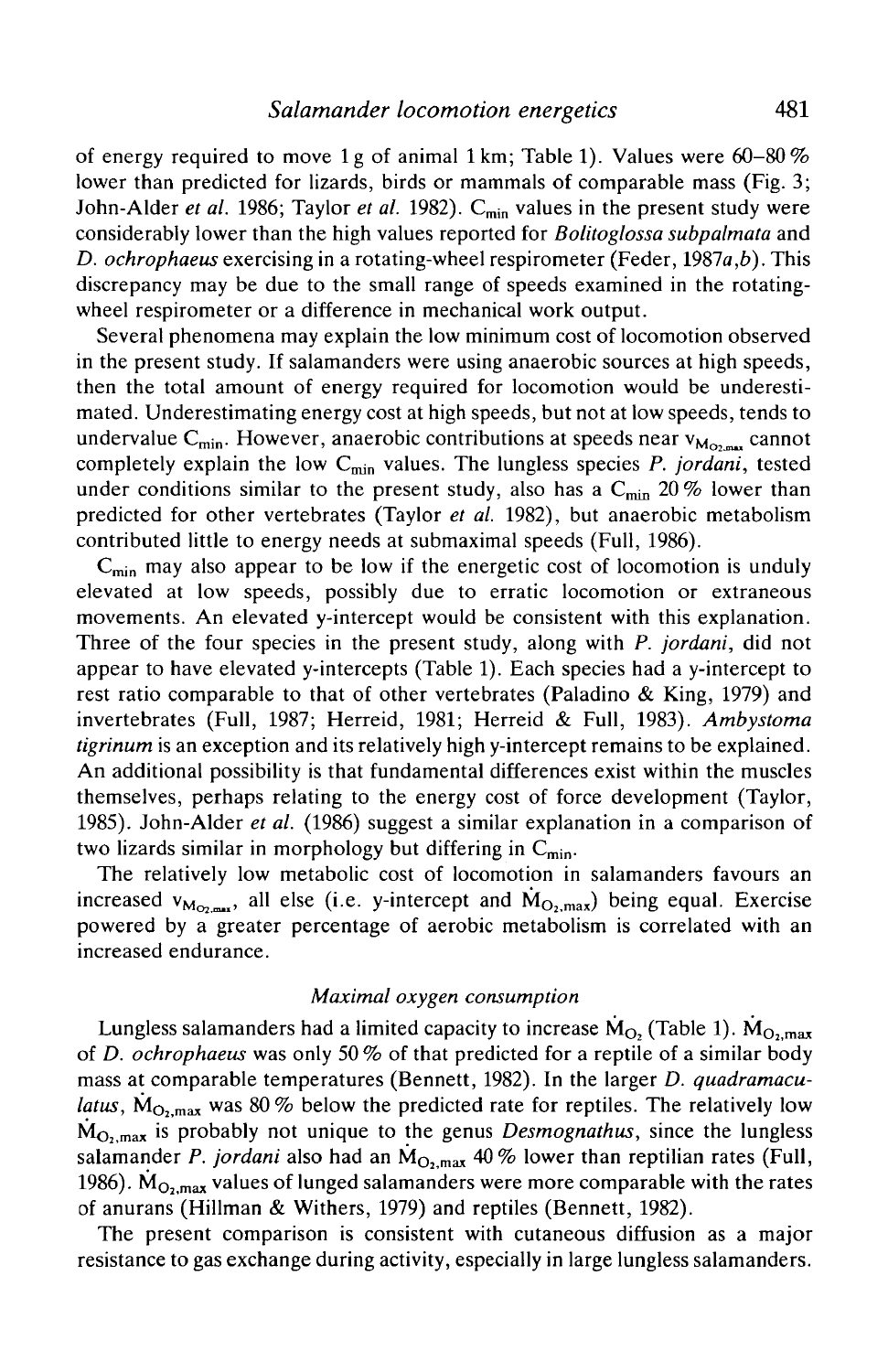The arterial partial pressure of oxygen (P<sub>O2</sub>) of the lungless salamander *D. fuscus* at rest is estimated to be 13-3 kPa below that of air (Piiper *etal.* 1976). Mixing with venous blood in the heart results in an even lower  $P_{Q_2}$  (i.e. 5.3 kPa) in blood perfusing the tissues (Piiper *et al.* 1976). A low driving force for diffusion into the tissues may limit oxygen transport during exercise when demand is increased. Regulation of cutaneous gas exchange by recruiting unperfused capillaries, or increasing the bulk flow of blood, does not provide lungless salamanders with gas transport capacities observed in lunged animals. This does not imply that regulation of cutaneous oxygen uptake is unimportant, but only that the resulting increase in  $\dot{M}_{O<sub>2</sub>}$  is of relatively small magnitude compared with the increases in lunged salamanders.

# $v_{M_{O_2, max}}$  and endurance capacity

Lungless salamanders attained  $\dot{M}_{\text{O}_2,\text{max}}$  at very low speeds. A low  $\dot{M}_{\text{O}_2,\text{max}}$  was the primary determinant of the low  $v_{M_{Q_{2,max}}}$  (Table 1). Lungless salamanders attained  $\dot{M}_{O_2, max}$  at speeds half to one-fifth of the speeds measured in reptiles (Garland, 1982, 1983). Mammals attain  $\dot{M}_{O<sub>2,max</sub>}$  at speeds an order of magnitude faster than reptiles (Garland, 1982, 1983; Taylor et al. 1980).

Endurance of both lunged and lungless salamanders was highly correlated with their  $v_{M_{\text{O}}_{\text{max}}}$  (Fig. 2). Studies on reptiles (Bennett & John-Alder, 1984; John-Alder & Bennett, 1981) and arthropods (Full, 1987; Full & Herreid, 1983) have found a similar correlation. Thus, lungless salamanders have remarkably limited endurance (Table 2). Over a 10-min period resulting in fatigue, lunged species sustained speeds 5-6-times faster than lungless ones. The specific cause of fatigue in lungless or lunged salamanders is unknown. Locomotion at speeds above  $\dot{M}_{O_2,max}$  leads to accelerated glycolysis resulting in lactic acid formation. Conflicting data exist as to whether lactic acid is the primary cause of fatigue in amphibians (Fitts  $\&$  Holloszy, 1976; Putnam, 1979). The data in Fig. 4, and previous work on *P. jordani* (Full, 1986), suggest that other agents, such as substrate depletion, are involved. In nearly every species, treadmill endurance declines significantly well before  $\dot{M}_{O_2, max}$  is attained, and presumably before net lactic acid production becomes substantial.

Large size may further limit cutaneous oxygen uptake by limiting skin surface area and increasing skin thickness (Czopek, 1965; Ultsch, 1976; Withers, 1980). Even at the slowest speeds, the largest lungless species *(D. quadramaculatus)* was always at  $\dot{M}_{\text{O}_2, max}$  (Fig. 2). The onset of fatigue was rapid at all except the slowest speeds. Despite being nearly 20 times smaller, the smallest lungless species *(D. ochrophaeus)* could walk at speeds nearly twice that of *D. quadramaculatus* before attaining  $\dot{M}_{\text{O}_2, max}$ . Results from previous studies on plethodontid salamanders exposed to hypoxia are also consistent with the hypothesis that body size limits respiratory surface area, and hence oxygen uptake (Ultsch, 1976; Withers, 1980).

Field data collected on lunged and lungless salamanders are consistent with laboratory measurements of locomotor capacity. Some lungless salamanders have minuscule home ranges (Semlitsch, 1983; Nishikawa, 1985). For example, the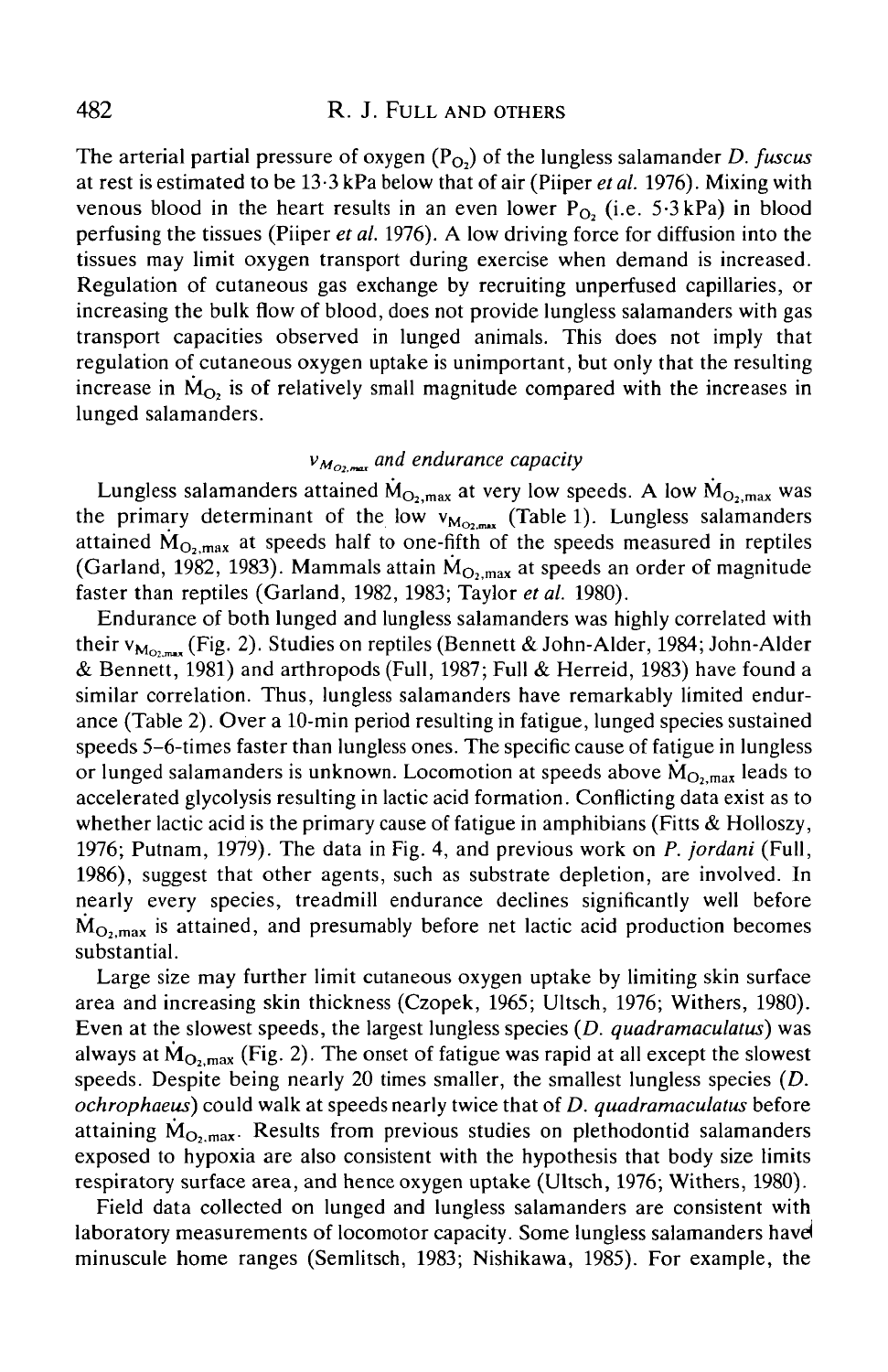average distance travelled between recaptures by *D. ochrophaeus* was only 0-4-0-7m (Huheey & Brandon, 1973; Holomuzki, 1982). *D. quadramaculatus* have been observed to move even less (Brandon & Huheey, 1971). Likewise, in the lungless genus *Plethodon,* home range size decreases rather than increases with increasing body size (Nishikawa, 1985, 1986). Gas exchange limitations, as demonstrated for lungless salamanders during treadmill locomotion, may restrict movement in the field.

In contrast, *Ambystoma* migrate to ponds for breeding and can travel several hundred metres (Shoop, 1965). Semlitsch (1983) reported that a radioactively tagged *A. tigrinum* moved 162m in a single night. These observations are consistent with the laboratory measurements of  $\dot{M}_{O_2, max}$  and endurance

In conclusion, lungless salamanders appear to be limited in their capacity to increase oxygen consumption and meet the demands of active muscle. Metabolic cost, maximal oxygen uptake and body size combine to determine locomotor performance. Large body size can place further restrictions on activity. Regulation of cutaneous gas exchange does not provide lungless salamanders with gas transport capacities found in lunged animals. However, small increases in  $\dot{M}_{\Omega}$ , may be important to large animals to allow modest levels of activity.

We thank Kiisha Nishikawa for reading the manuscript critically. Supported by National Science Foundation Grant DCB84-16121.

#### **References**

- BENNETT, A. F. (1982). The energetics of reptilian activity. In *Biology of Reptilia*, vol. 13 (ed. C. Gans & F. H. Pough), pp. 155–199. New York: Academic Press.<br>BENNETT, A. F. & JOHN-ALDER, H. B. (1984). The effect of bo
- 
- BENNETT, A. F. & LICHT, P. (1973). Relative contributions of anaerobic and aerobic energy production during activity in amphibia. *J. comp. Physiol.* **87**, 351–360.
- BRANDON, R. A. & J. E. HUHEEY, J. E. (1971). Movements and interactions of two species of *Desmognathus* (Amphibia: Plethodontidae). Am. Midl. Nat. 86, 86–92.
- *BURGGREN, W. & MOALLI, R. (1984).* 'Active' regulation of cutaneous gas exchange by capillary recruitment in amphibians: experimental evidence and a revised model for skin respiration.
- Respir. Physiol. 55, 379-392.<br>Czopek, J. (1965). Quantitative studies on the morphology of respiratory surfaces in amphibians. Acta Anat. 62, 296-323.
- FEDER, M. E. (1976). Lunglessness, body size, and metabolic rate in salamanders. *Physiol.* Zool. **49**, 398-406.
- *FEDER, M. E. (1977).* Oxygen consumption and activity in salamanders: Effects of body size and lunglessness. *J. exp. Zool.* **202**, 403–414.
- FEDER, M. E. (1987a). Effect of thermal acclimation on locomotor energetics and locomotor performance in a lungless salamander, *Desmognathus ochrophaeus. J. exp. Biol.* **121,**
- 271–283. FEDER, M. E. (1987b). Effect of thermal acclimation on locomotor energetics and locomotor performance in a tropical salamander, *Bolitoglossa subplamata. Physiol. Zool.* 60, 18–26.
- FEDER, M. E. (1988). Exercising with and without lungs. II. Experimental elimination of pulmonary and buccopharyngeal gas exchange in individual salamanders *{Ambystoma*
- *tigrinum). J. exp. Biol.* **138,** 487-497. FEDER, M. E. & BURGGREN, W. W. (1985a). Cutaneous gas exchange in vertebrates: design, patterns, control, and implications. *Biol. Rev.* 60, 1-45.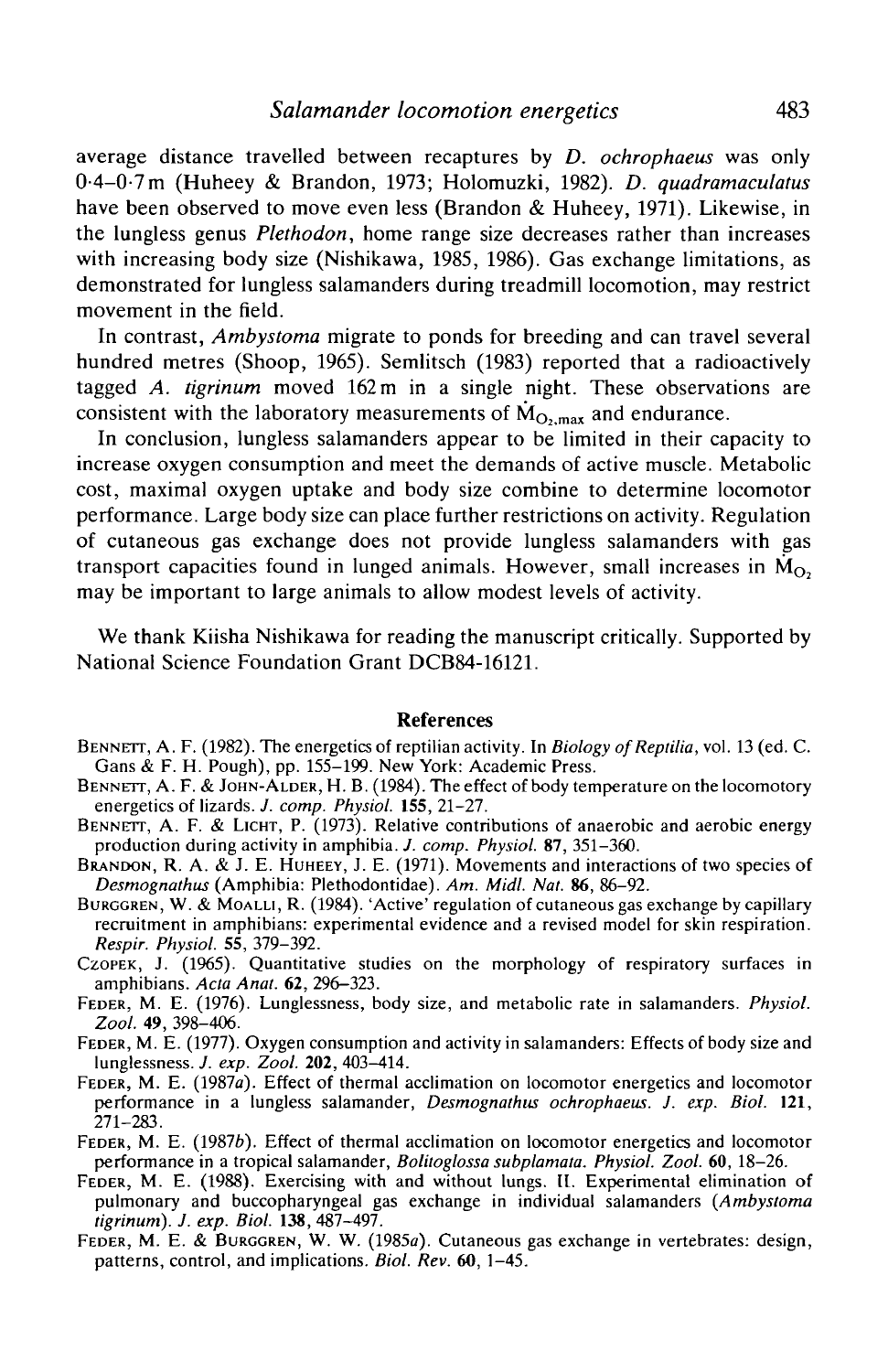- FEDER, M. E. & BURGGREN, W. W. (1985b). The regulation of cutaneous gas exchange in vertebrates. In *Circulation, Respiration and Metabolism* (ed. R. Gilles), pp. 101-113. Berlin: Springer-Verlag.
- FEDER, M. E., FULL, R. J. & PIIPER, J. (1988). Elimination kinetics of acetylene and freon 22 in resting and active lungless salamanders. *Respir. Physiol.* 72, 229-240.
- FITTS, R. & HOLLOSZY, J. (1976). Lactate and contractile force in frog muscle during development of fatigue and recovery. *Am. J. Physiol.* **231,** 430-433.
- FULL, R. J. (1986). Locomotion without lungs: energetics and performance of a lungless salamander. *Am. J. Physiol.* **251,** R775-R780.
- FULL, R. J. (1987). Locomotion energetics of the ghost crab. I. Metabolic cost and endurance. *J. exp. Biol.* **130,** 137-153.
- FULL, R. J. & HERREID, C. F. (1983). The aerobic response to exercise of the fastest land crab. *Am. J. Physiol.* **244,** R530-R536.
- GARLAND, T. (1982). Scaling maximal running speed and maximal aerobic speed to body mass in mammals and lizards. *Physiologist* **25,** 388.
- GARLAND, T. (1983). The relationship between maximal running speed and maximal aerobic speed in terrestrial mammals. *J. Zool, Lond.* **199,** 157-170.
- GATZ, R. N., CRAWFORD, E. C. & PIIPER, J. (1975). Kinetics of inert gas equilibration in an exclusively skin-breathing salamander, *Desmognathus fuscus. Respir. Physiol.* **24,** 15-29.
- HERREID, C. F. (1981). Energetics of pedestrian arthropods. In *Locomotion and Energetics in Arthropods* (ed. C. F. Herreid & C. R. Fourtner). New York: Plenum Press.
- HERREID, C. F. & FULL, R. J. (1983). Cockroaches on a treadmill: aerobic running. *J. Insect Physiol.* **30,** 395-403.
- HERREID, C. F., FULL, R. J. & PRAWEL, D. A. (1981). Energetics of cockroach locomotion. *J. exp. Biol.* **94,** 189-202.
- HILLMAN, S. S., SHOEMAKER, V. H., PUTMAN, R. & WITHERS, P. C. (1979). Reassessment of aerobic metabolism in amphibians during activity. *J. comp. Physiol.* **129,** 309-313.
- HILLMAN, S. S. & WITHERS, P. C. (1979). An analysis of the respiratory surface area as a limit to activity metabolism in anurans. *Can. J. Zool.* 57, 2100-2105.
- HOLOMUZKI, J. R. (1982). Homing behavior of *Desmognathus orchrophaeus* along a stream. *J. Herpertol.* 16, 307-309.
- HUHEEY, J. E. & BRANDON, R. A. (1973). Rock-face populations of the mountain salamander, *Desmognathus orchrophaeus,* in North Carolina. *Ecol. Monogr.* **43,** 59-77.
- JOHN-ALDER, H. B. & BENNETT, A. F. (1981). Thermal dependence of endurance and locomotory energetics in a lizard. *Am. J. Physiol.* **241,** R342-R349.
- JOHN-ALDER, H. B., GARLAND, T. & BENNETT, A. F. (1986). Locomotory capacities, oxygen consumption, and the cost of locomotion of the shingle-back lizard *(Trachydosaurus rugosus). Physiol. Zool.* **59,** 523-531.
- MALVIN, G. M. (1988). Microvascular regulation of cutaneous gas exchange in amphibians. *Am. Zool.* 28 (in press).
- NISHIKAWA, K. (1985). Ecology and evolution of aggressive behavior in two species of terrestrial salamanders. Ph.D. dissertation, University of North Carolina, Chapel Hill.
- NISHIKAWA, K. (1986). Home ranges of salamanders: variation in size, overlap and quality. *Am. Zool.* 26, 79.
- PALADINO, F. V. & KING, J. R. (1979). Energetic cost of terrestrial locomotion: biped and quadruped runners compared. *Can. Rev. Biol.* 38, 321-323.
- PIIPER, J., GATZ, R. N. & CRAWFORD, E. C. (1976). Gas transport characteristics in an exclusively skin-breathing salamander, *Desmognathus fuscus* (Plethodontidae). In *Respiration of Amphibious Vertebrates* (ed. G. M. Hughes), pp. 339-356. New York: Academic Press.
- PUTNAM, R. W. (1979). The role of lactic acid accumulation in muscle fatigue of two species of anurans, *Xenopus laevis* and *Rana pipiens. J. exp. Biol.* 82, 35-51.
- SEMLITSCH, R. D. (1983). Terrestrial movements of an eastern tiger salamander, *Ambystoma tigrinum. Herp. Rev.* **14,** 112-113.
- SHOOP, C. R. (1965). Orientation of A. maculatum movements to and from breeding ponds. *Science* **149,** 558-559.